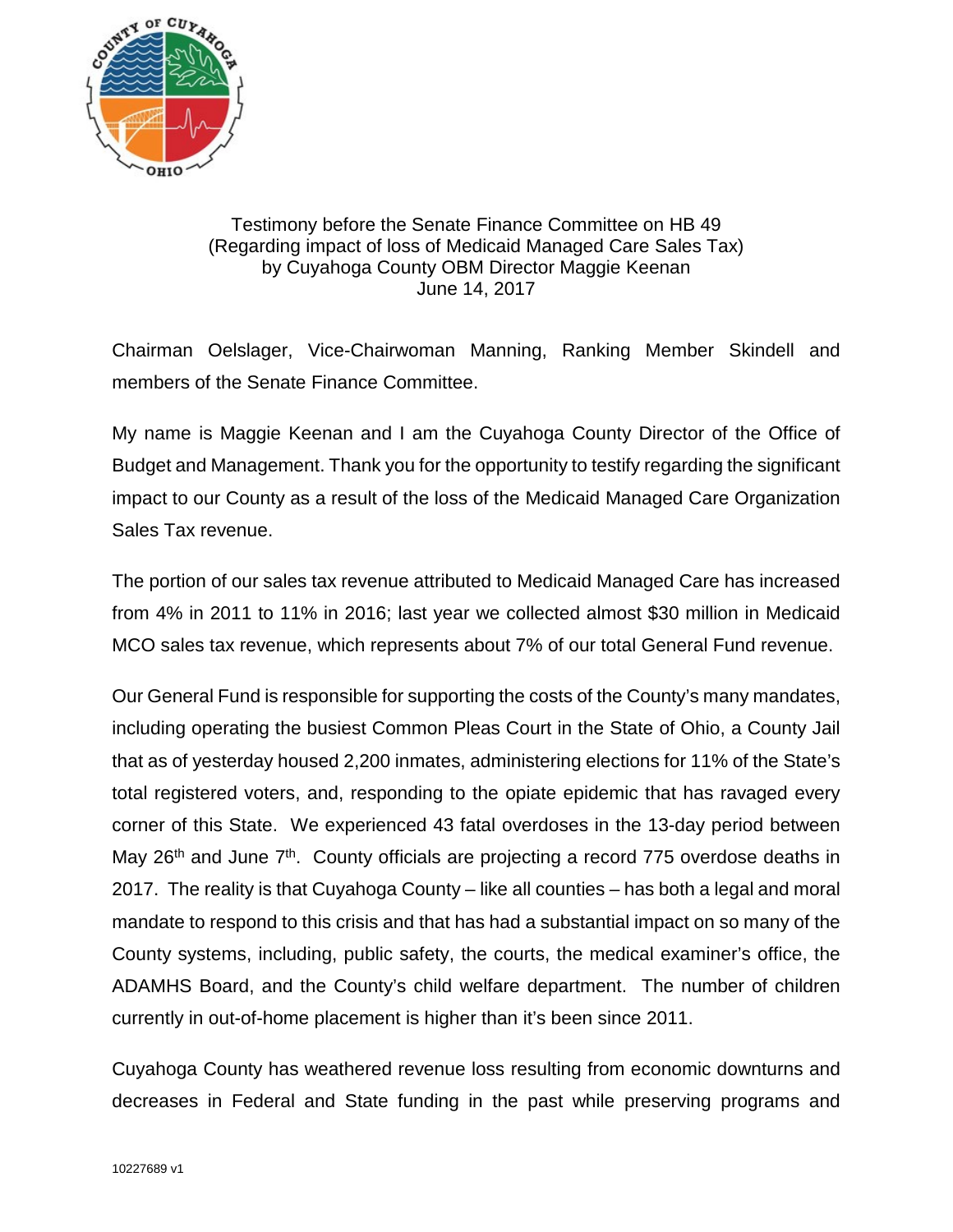services for those most in need, but the current demand – specifically related to the opiate epidemic – is unprecedented and has already shifted us into crisis mode. While we recognize and appreciate the efforts of this body to provide resources to help with the opiate epidemic, we currently cannot provide the services that are needed in the current environment with the loss of the MCO sales tax revenues.

We would like to thank Senator Dolan and many others and appreciate our partnership with the County Commissioners Association of Ohio (CCAO) who have all worked tirelessly to come up with a workable solution through a new proposed franchise fee that provides equal treatment to the state, local governments and transit authorities. Our local transit authority – the Greater Cleveland RTA – is slated to lose almost \$20 million in operating revenue, which will greatly impact service levels. The inability of County residents to rely on public transportation has a direct impact on County operations and our budget.

The Administration's proposal to address the MCO Sales Tax losses fully replaces lost revenue for the state, but provides a one-time allocation for counties and transit authorities. It is crucial that the legislature adopt a solution for counties and transportation services that is equitable to the state. We simply cannot absorb a loss of this magnitude.

While demands on local governments are increasing, County Executive Armond Budish recognizes the budget constraints of the state and is working on coming up with local solutions for Ohio residents as well. I wanted to mention an amendment that the Cuyahoga County Senate delegation (Sens. Dolan, Skindell and Williams) brought forward that would simply increase from 25% to 40% the ability to invest in commercial paper - which puts counties in line with municipalities and school districts. The one-word change, with all things being equal, would increase Cuyahoga County revenues by \$2-3 million dollars while being completely revenue-neutral to the state budget. Cuyahoga County Treasurer Chris Murray provided testimony to this committee last week on this proposed change.